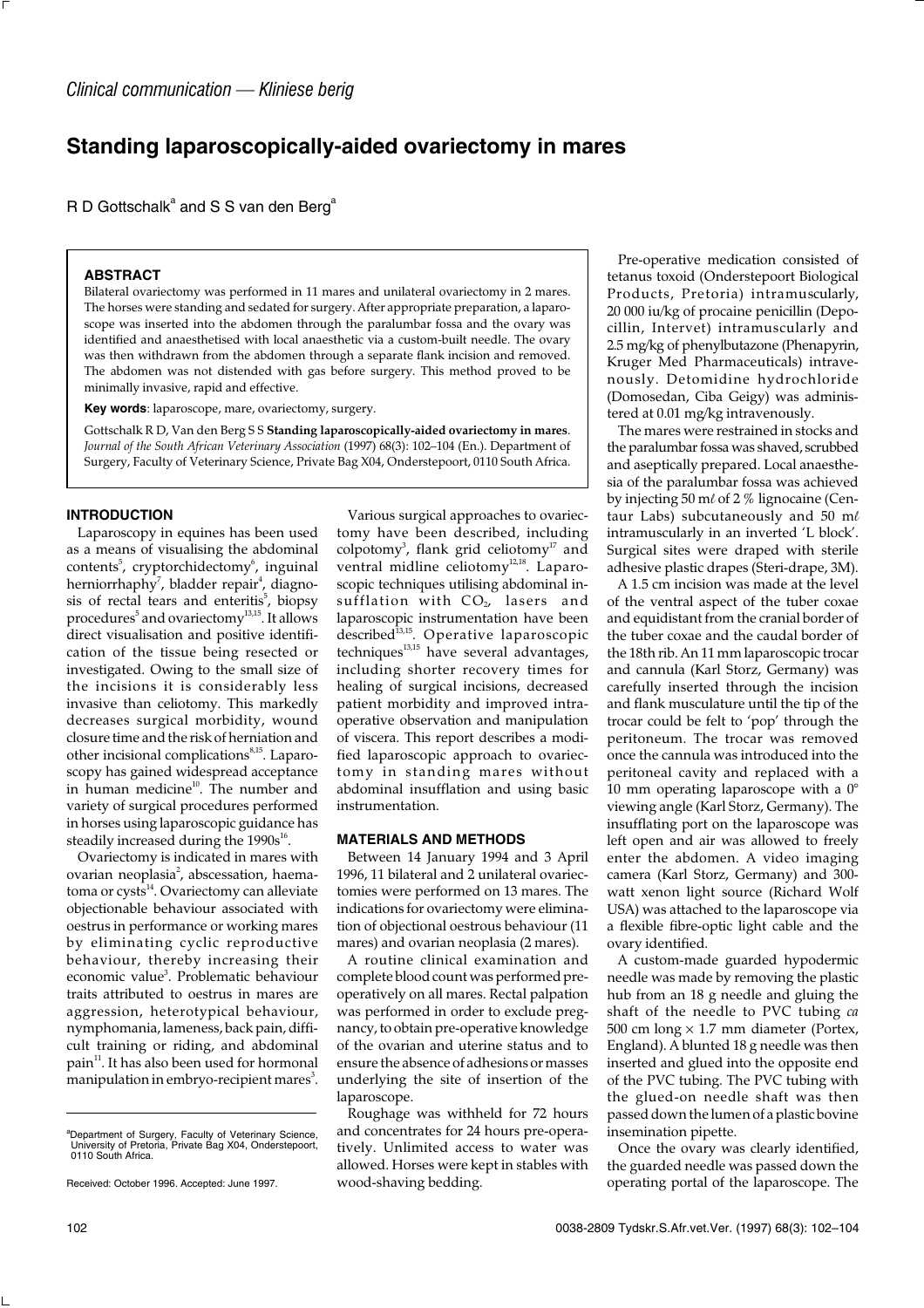needle was then exposed and inserted into the ovary and surrounding broad ligament with a stab action. A total of between 10 and 20 m*l* of 2 % Mepivicaine (Intra-epicaine, Arnolds, England) was injected directly into several sites in the ovary as well as the broad ligament via the custom-made needle. While waiting for the local anaesthetic to take effect on the ovary, an incision of 5–8 cm was made through the skin ventral to the 1st laparoscopic portal incision. The external abdominal oblique muscle was then divided by sharp dissection. The internal and transverse abdominal oblique muscles were separated along the direction of their fibres by the use of blunt dissection. Vulsellum forceps were introduced through the wound into the abdominal cavity and, under video visualisation, the cranial pole of the ovary was grasped and the ovary withdrawn through the incision. If large follicles were noted on the ovary these were aspirated using the custom-made guarded needle to facilitate withdrawal through the small abdominal incision.

The hole in the peritoneum was enlarged as necessary to extract the ovary. A Sands emasculator (Holborn, England) was placed around the ovarian pedicle of the exteriorised ovary and kept in position for 2 min, after which the ovary was removed. The emasculator was removed and the stump allowed to return to the abdominal cavity. The ovarian stump was carefully observed via the videoassisted laparoscope to ensure haemostasis. The edges of the external abdominal oblique muscle and the subcutaneous tissues were apposed in 2 layers using O Polyglactin (Vicryl, Ethicon) in a simple continuous pattern. The skin was approximated using 2.0 nylon (Ethilon, Ethicon) in a simple interrupted pattern. The dorsal trocar incision was closed with one or two 2.0 nylon sutures in a simple interrupted pattern. In cases of bilateral ovariectomy, the equipment was moved to the opposite side of the horse and the procedure repeated.

The mares were discharged either on the day of surgery or the following day with instructions to the owners to administer procaine penicillin at 20 000 i.u./kg twice daily and phenylbutazone at 2.2 mg/kg once daily for 4 days. The antibiotic treatment was administered to prevent infection from bacteria that may have entered the abdomen with the aspirated air. The mares were kept stabled for 10–14 days with hand-walking, after which period the skin sutures were removed and the horses allowed to return to normal work.

#### **RESULTS**

No serious complications occurred during surgery. In one mare visualisation of the ovaries was impaired owing to distension of the bowel. With minor manipulation of the ovary and the bowel via the operating laparoscope this was easily overcome. The 2 unilateral ovariectomies were performed on mares with a granulosa-theca cell tumour and a spindle cell tumour respectively. These ovaries were  $6 \times 8$  cm and  $8 \times 8$  cm respectively and necessitated enlargement of the incision to approximately 8 cm to allow exteriorisation of the ovary. Two mares required additional repeated doses of detomidine hydrochloride during the procedure owing to their fractious temperament. Any intra-operative discomfort was alleviated by the administration of additional local anaesthetic, either into the abdominal musculature or the ovarian stump. No intestinal trauma was caused by trocar insertion. In all but one mare visualisation of the ovary and uterine horn was good. Ovarian size ranged from  $3 \times 5$  cm to  $8 \times$ 8 cm. Operative time per ovary varied from 14 to 55 min with a mean of 28 min.

The mare with the granulosa cell tumour developed signs of abdominal discomfort 24 hours post-operatively. During rolling, partial dehiscence of the abdominal wound occurred with emphysema of the surrounding subcutaneous tissue. The abdominal pain was thought to originate from a *Babesia equi* infection, diagnosed on haematology. The mare was treated with an analgesic (Flunixin Meglumine, Centaur Labs) and babesiocide (Forray 65, Hoechst). The wound was lavaged daily. Recovery of the mare was uneventful after treatment.

In 3 other horses signs of subcutaneous emphysema were noted around the wounds. This disappeared spontaneously within 4 days. All incisions except the mare with the granulosa cell tumour healed by 1st intention. Cosmetic results were excellent in all cases.

None of the mares were kept with stallions, or teased on a regular basis to detect signs of oestrus. One mare that had undergone a bilateral ovariectomy was seen on several occasions to be showing signs of oestrus in the presence of geldings. With the exception of this mare, the owners were satisfied with the result.

## **DISCUSSION**

Most equine facilities have the equipment to perform arthroscopic surgery. The only additional equipment needed with this technique is a laparoscope, trocar and cannula. The custom-made guarded needle can be produced easily

and inexpensively.

Laparoscopic ovariectomy has several advantages over open laparotomy or  $\overrightarrow{c}$ colpotomy<sup>13</sup>, including improved visibility, secure haemostasis, minimal surgical morbidity, decreased post-operative discomfort, and rapid, uncomplicated healing. Added advantages of this modified technique are that relatively little expensive additional equipment is required, bilateral surgery can be performed, and duration of surgery is short.

Traditionally, carbon dioxide gas $57,15$  or nitrous oxide gas $^6$  has been used to insufflate the peritoneal cavity in order to create space to manipulate the laparoscope and instrumentation and to prevent inadvertent insertion of instruments into the abdominal organs. It is thought that the carbon dioxide combines with the peritoneal fluid to form carbonic acid, which irritates the peritoneal cavity<sup>5</sup>. Insertion of the laparoscope into the abdomen should be performed carefully<sup>5</sup>. The risk can be minimised by using a disposable laparoscopic cannula with a safety shield (United States Surgical Corporation, Connecticut). On penetration of the abdominal cavity, the tissue resistance is decreased and a safety shield snaps over the trocar, preventing intestinal damage. An alternative is to exchange the sharp trocar for a blunt trocar<sup>6</sup>. A reusable trocar and cannula was used in this trial to minimise costs. In these cases it was found that the trocar could be safely introduced into all mares without prior gas distension. Furthermore, it was found that gas was not necessary for adequate visualisation and manipulation of the ovaries. This may have resulted in less post-operative peritoneal irritation. Most mares were discharged from hospital immediately post-operatively and serial monitoring of the peritoneal fluid was not performed.

Disadvantages of laparoscopy include the cost of additional specialised equipment and the need for appropriate training. Practice is required to obtain anatomical orientation and proficiency with the instruments. Attention to technical detail is required for a successful outcome.

Traditional ovariectomy techniques require an incision large enough to insert a hand and manually withdraw the ovary blindly. Laparoscopy offers the advantage of direct visualisation of the ovary and withdrawal through a small incision, allowing minimal surgical morbidity and an early return to exercise.

Reported laparoscopic techniques require sophisticated laser equipment<sup>13</sup>